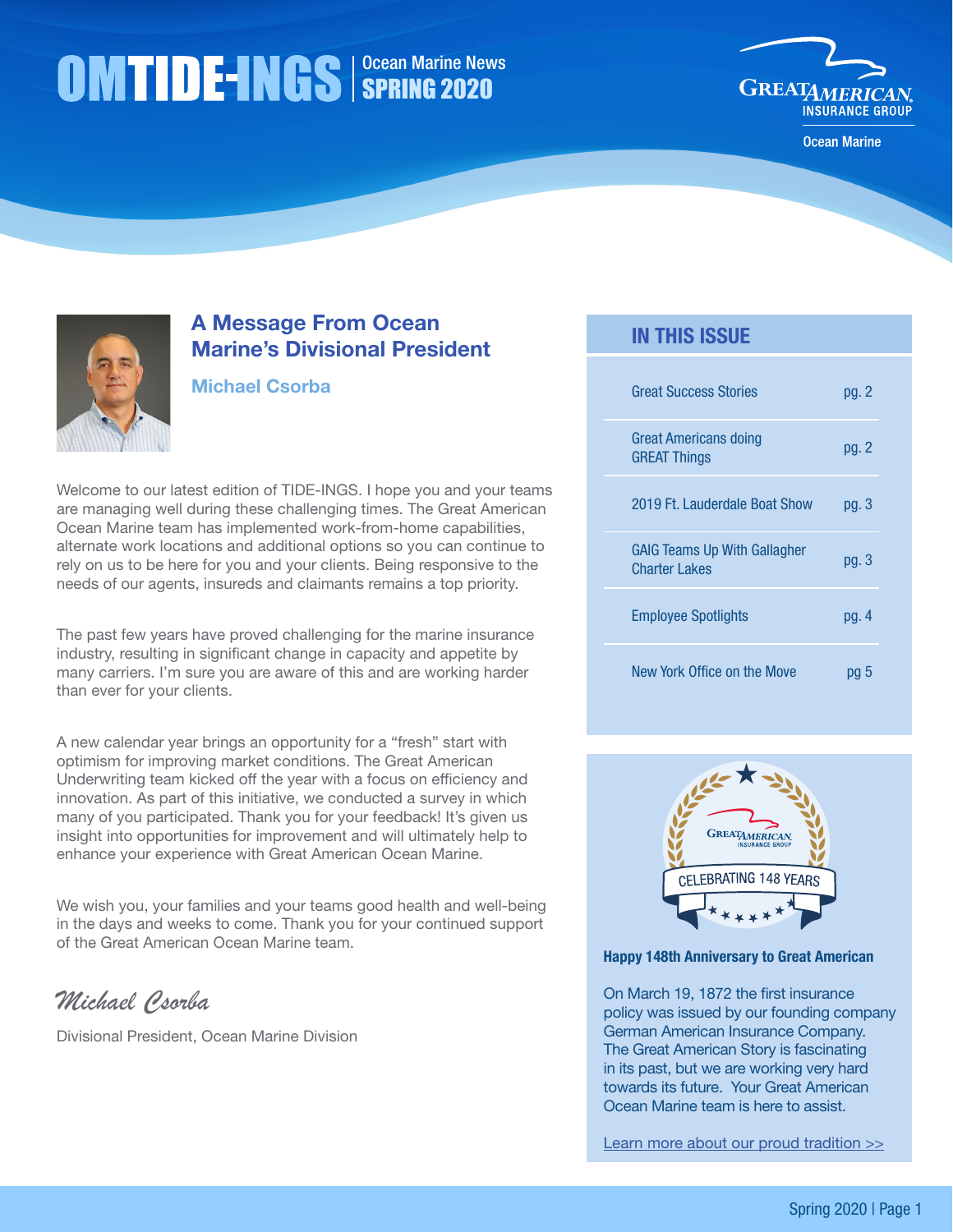# <span id="page-1-0"></span>for all the great you do



Great American Ocean Marine team showcasing our new brand messaging, "for all the great you do", at the 2020 Kick-Off Meeting in Nashville, TN.

## *Great* Success Stories

With 2020 underway, we remain a consistent and reliable carrier and welcome new opportunities as they present themselves. Read on to see how recent successes have benefited our valued agents:

- Hull and P&I for a towing business
- Bumbershoot for a Terminal Operator with locations coast-to-coast
- Marine GL for a contractor
- Yacht club in the northeast
- Cargo account for a coffee trader
- Excess Storage policy for distribution centers of a chain store

## *Great* Americans Doing *Great* Things

*Making an Impact in Our Community*



Our very own Chuck Colby, a Great American Ocean Marine veteran of 11 years, participates in the annual American Cancer Society Relay For Life in Seattle as part of the MIAS (Marine Insurance Association of Seattle) team. Every year the team chooses a theme and Chuck dresses up as one of the main characters. He's dressed up as Wonder Woman, The Little Mermaid, Moana (pictured), and so many more.

Countless Great American Ocean Marine employees support Chuck by donating to this great cause on his behalf.

Congratulations to Chuck who raised \$17,190 of the MIAS team total of \$23,197. His participation and dedication to the American Cancer Society Relay For Life is making a difference by funding life-saving cancer research and helping give cancer patients and their families the resources they need!

#### *Christmas Toy Drive Brings Joy To All*



In other news, the New York office held its annual holiday party this past December at Jim Brady's. Although a new venue, the giving spirit remained the same as in previous years. We collected 107 unwrapped toys from employees and agents that were donated to

local children's charities and hospitals. The toys made a grand display and for so many children, made Christmas one they will remember for years to come.

*Thanks to all who participated and attended!*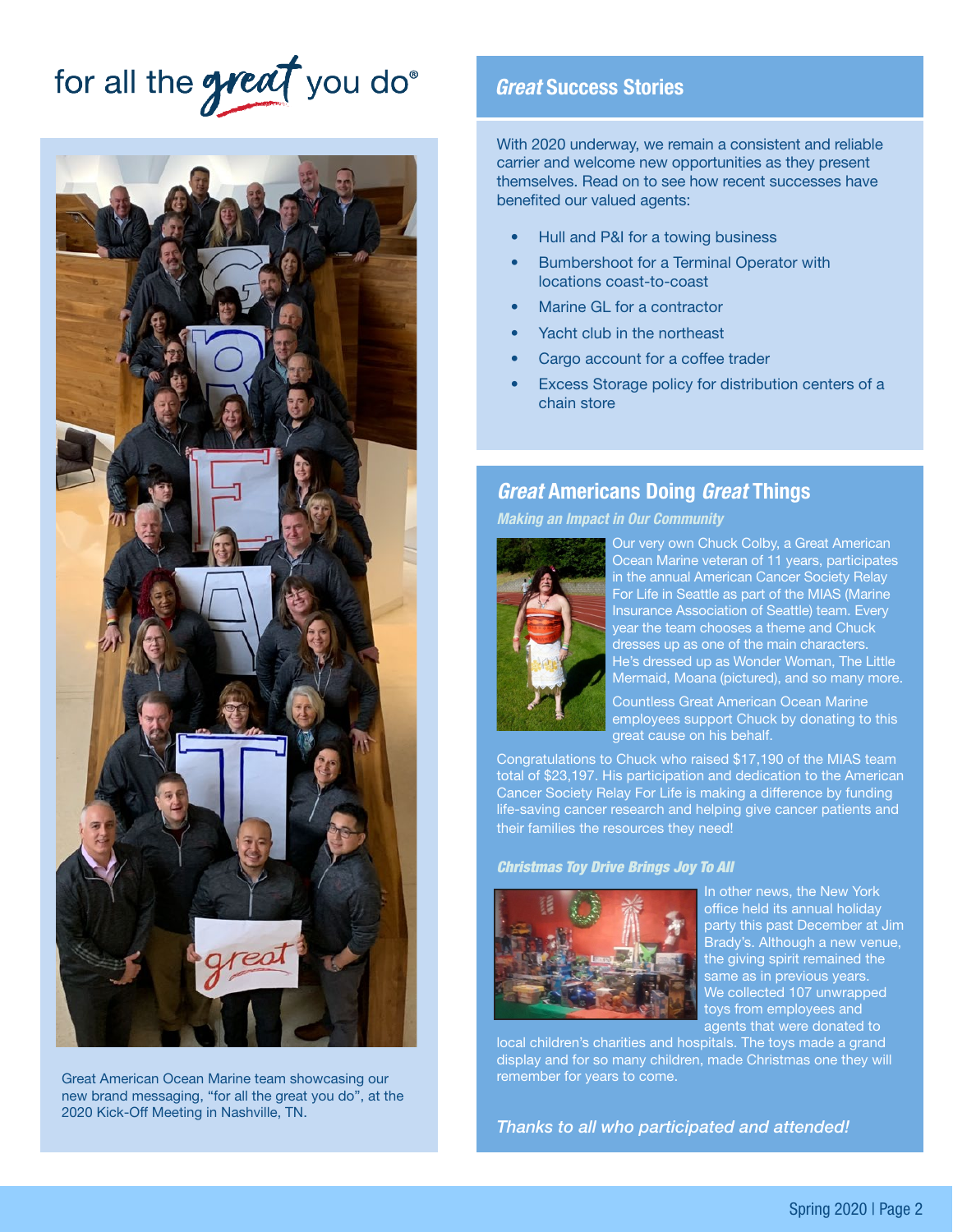<span id="page-2-0"></span>

# GAIG Teams up with Gallagher Charter Lakes

GAIG is excited to team up with Gallagher Charter Lakes as an MGA for 5 unique programs.

Gallagher Charter Lakes offers the following programs:

#### Fishing Guide Program

Risk Target - Small Vessels up to 27' used for guided sportfishing trips inland and near coastal waters. Vessel types include flats skiffs, bay boats, bass boats, open fishing boats, river sleds, drift boats, center consoles.

#### Charter Boat Program

Risk Target – Six-passenger vessels taking passengers for hire for fishing, eco tours, sightseeing, etc. Vessel types include sport fishing vessels, cruisers, pontoons, center consoles.

#### Inspected/Passenger Vessel Program

Risk Target - These are normally US Coast Guard Inspected vessels taking anywhere from 12-300 passengers for hire for fishing, sightseeing tours, eco tours, environmental education tours, whale watching, etc. Vessel types include larger cruisers, sportfishing head boats, sailing vessels, excursion boats, snorkel and dive boats, paddle wheelers, etc.

#### Miscellaneous Commercial Boat Program

Risk Target - Vessels used to transport personnel, equipment and supplies such as hydro geographical surveyors, biologists, scientists, etc. for water sampling, bottom mapping or marine life research. Also writing small commercial fishing boats, product demonstration, real estate tours, utility work, security patrol, emergency response vessels, bridge inspectors, vessel assist, etc. Vessel types include skiffs, small transport vessels, research vessels and custom commercial boats.

Gallagher Charter Lakes has been in business since 1979 and their current team has over 120 years of combined marine underwriting experience. In addition to their experience, they have a support team that matches the great customer service that agents who work with Great American expect. Visit CharterLakes.com to learn more!

# Fort Lauderdale International Boat Show/Ft. Lauderdale Mariners Club 2019

#### Alison Fitzsimmons



**FORT LAUDERDALE INTERNATIONAL BOAT SHOW** 

The annual Fort Lauderdale Mariners Club Seminar and International Boat Show on October 28-29, 2019 was attended by a number of Great American Ocean Marine team members. Additionally, this year, Rick Salway, Divisional Vice President of Great American Luxury Yacht, spoke on a panel entitled, "Arming a new generation of Marine Insurers and Attorneys – it's more than a numbers game", where he discussed the aspects of training new Marine Insurers.

As a first-time attendee to the seminar, I was struck by how informative one singular event could be. The opportunity to hear from experts while simultaneously connecting with many of our agents made for a very productive work trip.

To top it off, Great American hosted a delightful cocktail reception for all of our brokers and agents attending the boat show. Thank you to Myrna Cruz for all her hard work to plan and execute such a successful evening!

The culmination of my trip was a guided group tour led by Rick Salway, along with reinsurers and agents, where he took us aboard a variety of yachts to explain the differences between manufacturers and to demonstrate risk characteristics that are taken into consideration while underwriting. This hands-on experience was one that I know will stick with me for years to come and was the "exclamation point" to a successful and educational, week in Fort Lauderdale!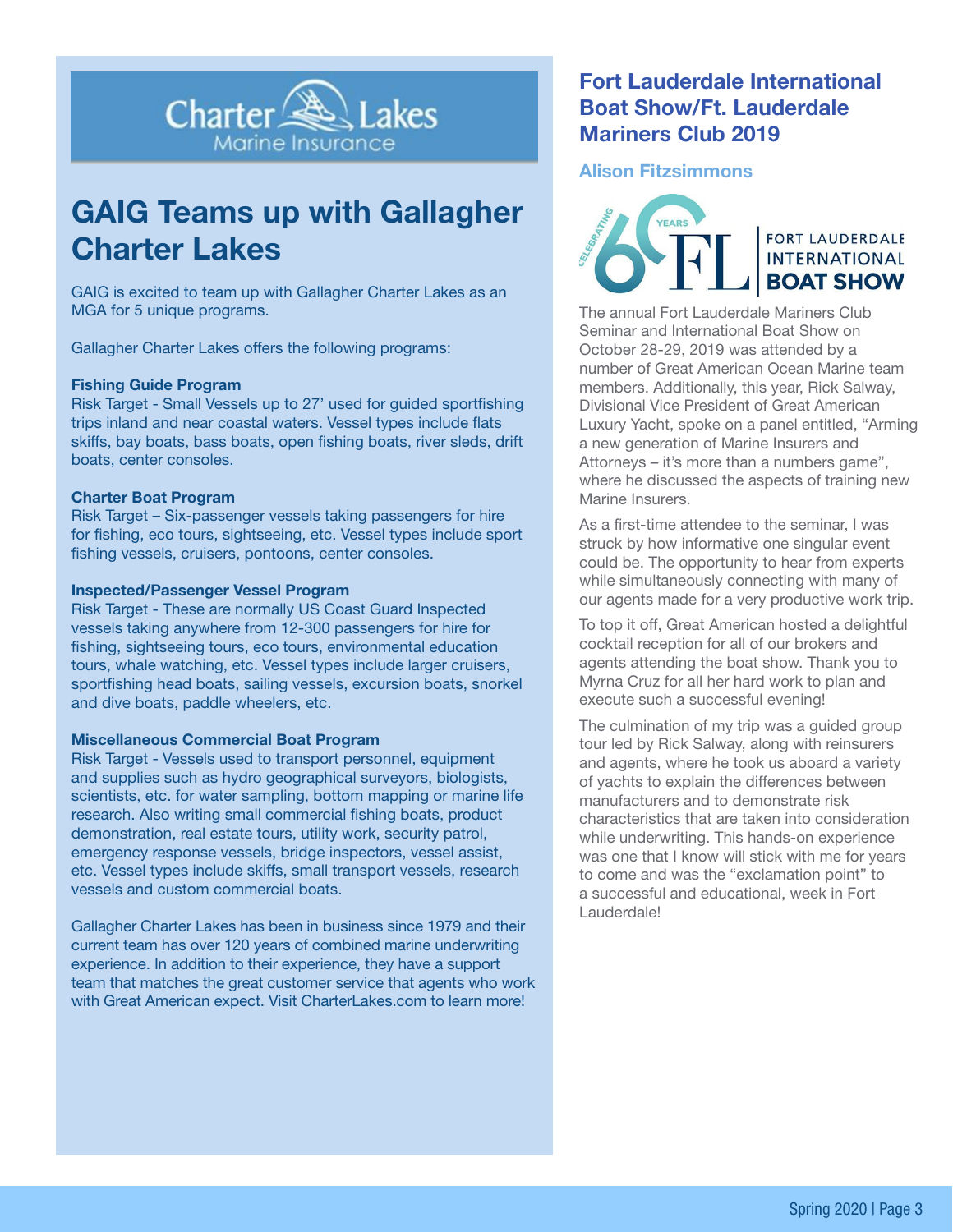<span id="page-3-0"></span>

# Employee Spotlight

Susan Carr *AVP of Technology and Operations*

Hello! I'm Susan Carr and I've recently joined the Ocean Marine Division as AVP of Technology and Operations. There are so many exciting

innovations taking place over the next few years for the division with both a new Claims and Policy system on the horizon. My primary goal is to make this transition beneficial for all involved – our agent and brokers, insureds and employees.

To fully leverage the value of new technology, we are committed to operational excellence. To me, this means focusing on what our customers need and how we can best enable it through our technology and internal processes.

Prior to joining Ocean Marine, I worked in two other Great American divisions in roles of Product and Operations Management as well as Account Management. I also worked directly in our IT Division deploying many new systems with focus on Software Selection, Requirements, Project Management and Training.

I am a CPCU and certified in LEAN/Six Sigma at the Black Belt level. I look forward to learning more about your needs as we enable new services in the future. If you have an idea for improvement or questions about our technology plans, I would love to hear from you.

*Susan Carr*

Divisional President, Ocean Marine Division scarr@gaig.com 513.412.4431

# Retiree Spotlight

Catherine Hammer



*My Retirement Farewell – It's not goodbye….*

As most of you know, I am retiring from Great American Ocean Marine on May 1, 2020. I wanted to take this chance to thank all of you for the opportunity to work with you over the 13+ years I have been here. I have worked with many of you at other companies and some just for the time here at Great American.

The time spent re-acquainting myself with many of you and getting to know the rest has been a wonderful experience for me. Whether it was underwriting meetings, the AMIMU dinners, or just a casual conversation in passing, I always felt a great comradery.

I will miss our Ocean Marine team very much but know that you will carry on and continue to make the Ocean Marine Division a proud part of Great American's future. I wish all of you wonderful times and all the good things life has to offer. As I fade off into the sunset, I will always cherish my time here and all the great memories shared.

All the Best,



of the Year

# Michael Lieberman Named Insurance Journal Agent of the Year

Great American extends our congratulations to Michael Lieberman for being named one of the Insurance Journal's Agents of the Year. **2019 Agents** Michael is the Food & Beverage Practice Leader at Foa & Son, here in NYC. We wish you continued success.